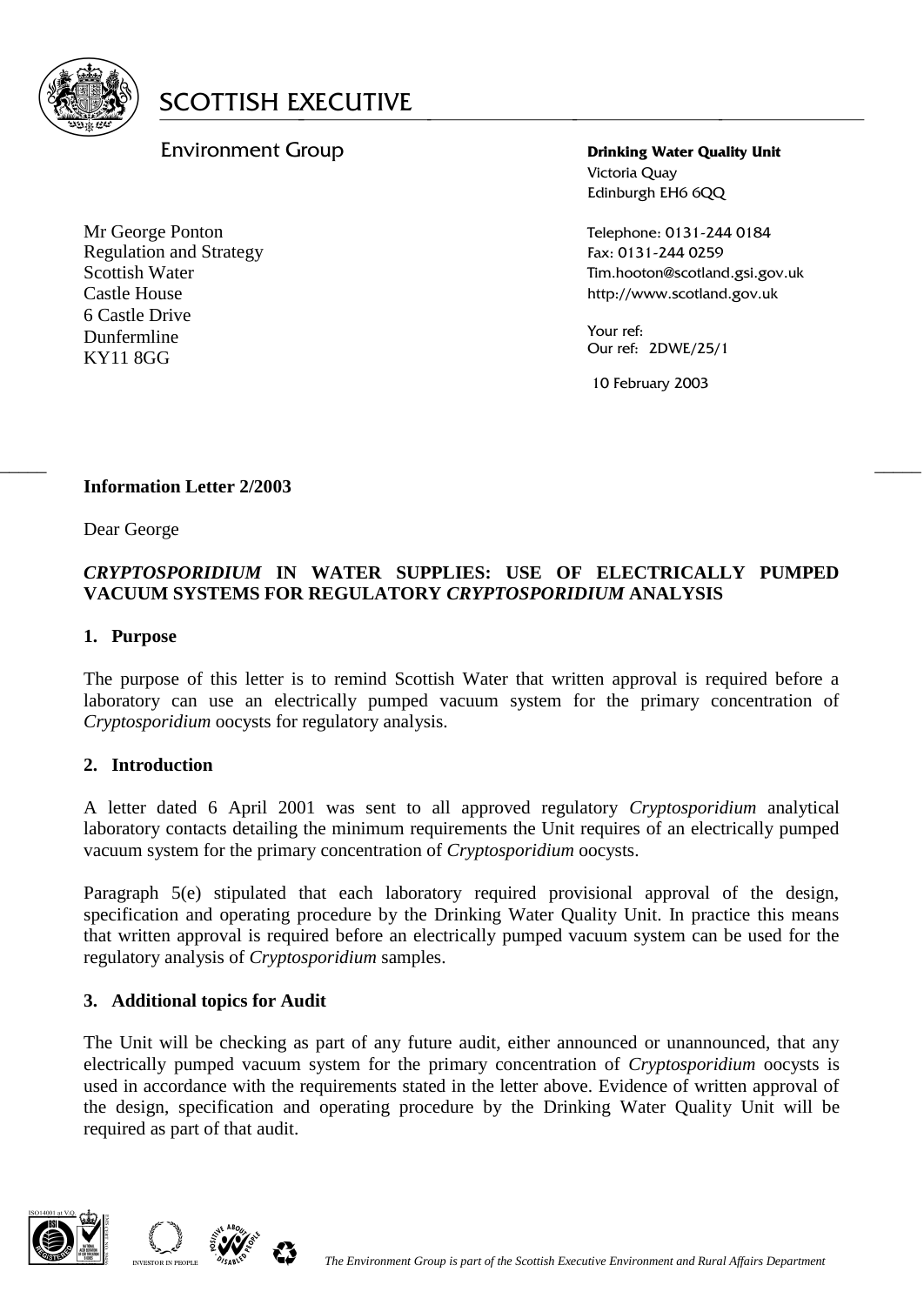# **4. Enquiries**

Enquires about this letter should be addressed to Dr Donald Reid (Tel No: 0131 244 0278) or Email: [donald.reid@scotland.gsi.gov.uk.](mailto:donald.reid@scotland.gsi.gov.uk) Please acknowledge receipt of this letter using the attached form.

Yours sincerely

**TIM HOOTON Drinking Water Quality Regulator for Scotland**